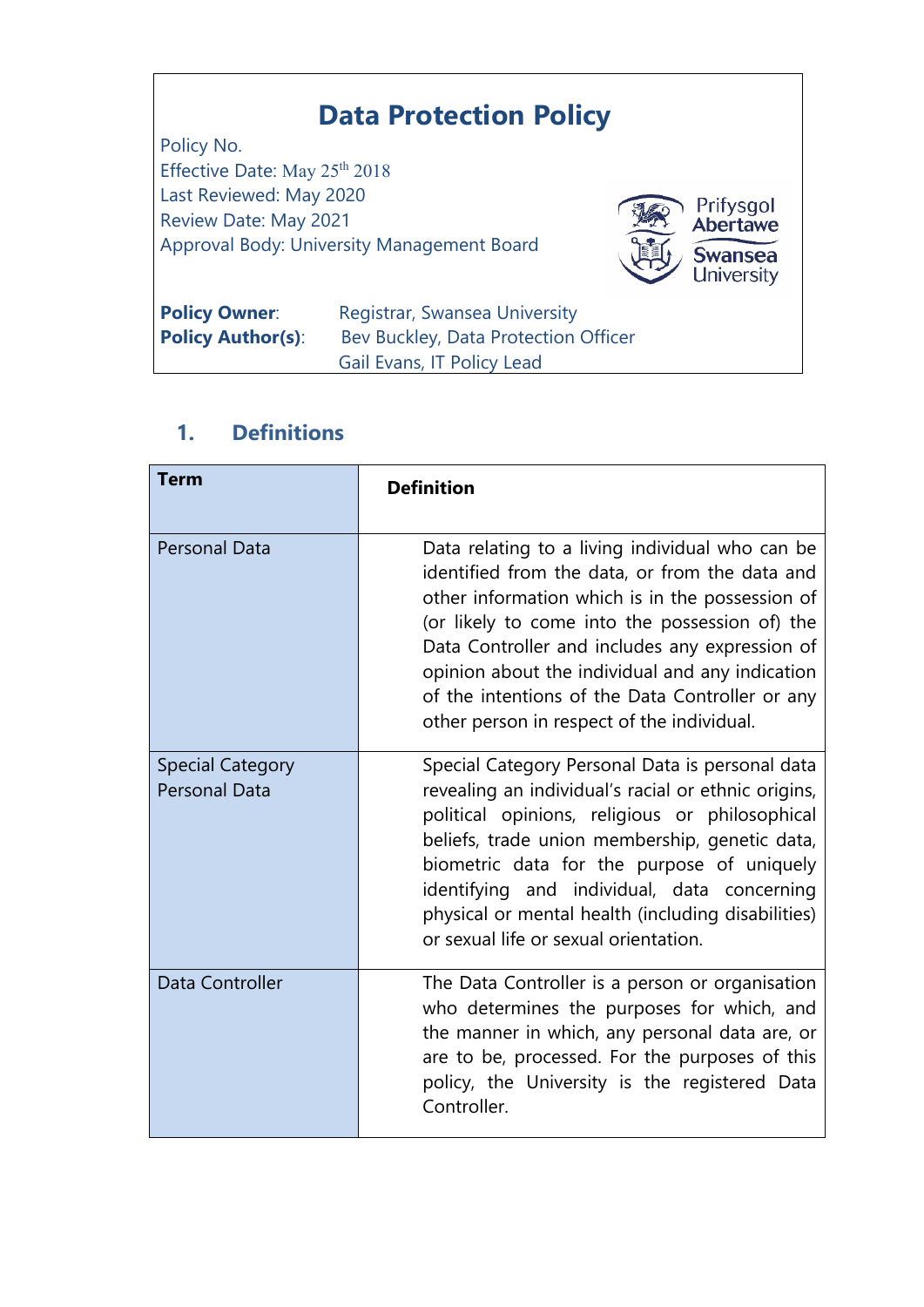| Data Processor        | The Data Processor is any person (other than an<br>employee of the Data Controller)<br>who<br>processes the data on behalf of the Data<br>Controller e.g. a person or organisation that<br>collects and processes data on behalf of the<br>University under contract.                                                                                                                                                                                                 |
|-----------------------|-----------------------------------------------------------------------------------------------------------------------------------------------------------------------------------------------------------------------------------------------------------------------------------------------------------------------------------------------------------------------------------------------------------------------------------------------------------------------|
| Processing            | Data Processing is any operation on personal<br>data, including obtaining, recording, holding,<br>organising, adapting, combining, altering,<br>retrieving, consulting, disclosing, disseminating,<br>deleting, destroying and otherwise using the<br>personal data.                                                                                                                                                                                                  |
| Data Subject          | The Data Subject is a living individual who is<br>the subject of the personal data.                                                                                                                                                                                                                                                                                                                                                                                   |
| Consent               | Valid Consent is any freely given, specific,<br>informed and unambiguous indication of the<br>individual's wishes by which they, by a<br>statement or by a clear positive action, signify<br>agreement to the Processing of personal data<br>relating to them.                                                                                                                                                                                                        |
| <b>Third Party</b>    | A Third Party is any person other than the Data<br>Subject, the Data Controller or any Data<br>Processor or person authorised to process data<br>for the Data Controller or Data Processor.                                                                                                                                                                                                                                                                           |
| Personal Data Breach  | A breach of security leading to the accidental or<br>unlawful<br>destruction,<br>loss,<br>alteration,<br>disclosure of, or access to,<br>unauthorised<br>personal data transmitted, stored or otherwise<br>Processed.                                                                                                                                                                                                                                                 |
| <b>Privacy Notice</b> | protection<br>laws<br>require<br>the<br>Data<br>Data<br>Controller<br>provide detailed,<br>to<br>specific<br>information to the Data Subject about how and<br>why their personal data is being processed<br>(including the identity of the Data Controller<br>and the Data Protection Officer, how and why<br>the University will use, process, disclose, protect<br>and retain that personal data). Such information<br>must be provided through appropriate Privacy |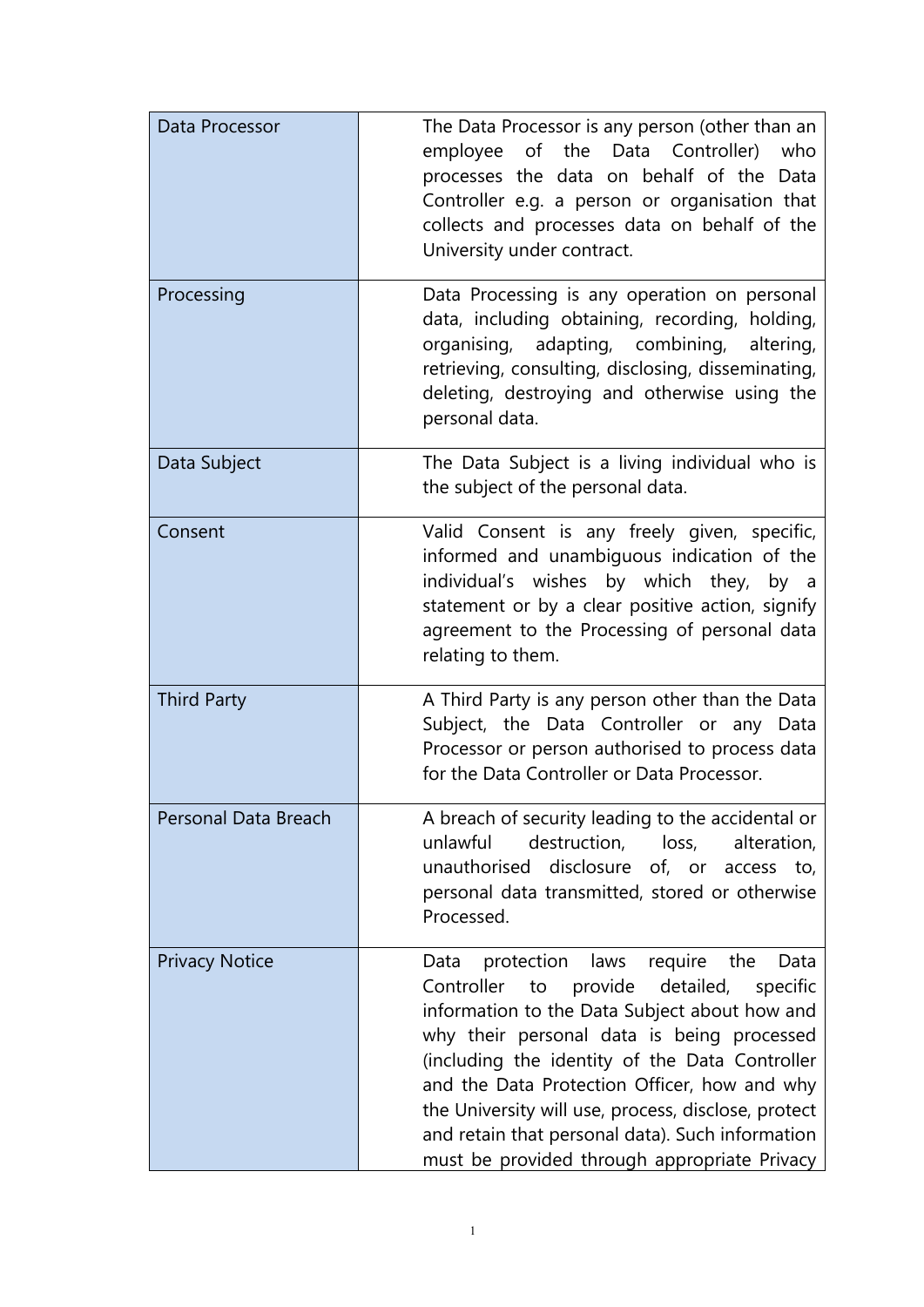| Notices.                                                                                                                                                                                                                                                                                                                                                                                  |
|-------------------------------------------------------------------------------------------------------------------------------------------------------------------------------------------------------------------------------------------------------------------------------------------------------------------------------------------------------------------------------------------|
| Privacy Notices should be provided at the point<br>of collection of personal data and ideally via the<br>same medium. The Data Subject should be<br>notified of any change to a Privacy Notice.<br>Given the level of engagement with external<br>parties and industries, and the different<br>programmes the University have ongoing, this<br>may require regular review and management. |
| Further information on Privacy Notices can be<br>found on the Information Commissioner's<br>Office website:-                                                                                                                                                                                                                                                                              |
| http://ico.org.uk/for_organisations/data_protect<br>ion/topic_guides/privacy_notices                                                                                                                                                                                                                                                                                                      |

### **2. Background**

The General Data Protection Regulation (GDPR) will apply in the UK and the rest of the EU from 25 May 2018 and will replace the Data Protection Act 1998 (DPA). The GDPR is designed to harmonise and strengthen data protection law and practice across the EU. Like the DPA, it will be regulated in the UK by the Information Commissioner's Office (ICO).

It will apply in the UK and is supplemented in by a Data Protection Bill that was introduced in Parliament in September 2017 and will become law by May 2018; amongst other things, the Bill legislates in those areas where the GDPR gives EU Member States the discretion to vary the rules, and it sets out the ICO's regulatory powers in more detail.

Like the DPA, the GDPR sets out rules and standards for the use of information about living identifiable individuals and applies to all organisations in all sectors, both public and private. It doesn't apply to anonymous information or to information about the deceased. The GDPR's rules and standards are based around the existing DPA concepts of data protection principles and individual rights. Accordingly, many of the concepts in the GDPR and reflected in this document are updated from current provisions in the DPA.

### **3. Purpose**

Swansea University holds personal data about job applicants, employees, workers, students, suppliers and other individuals for a variety of purposes.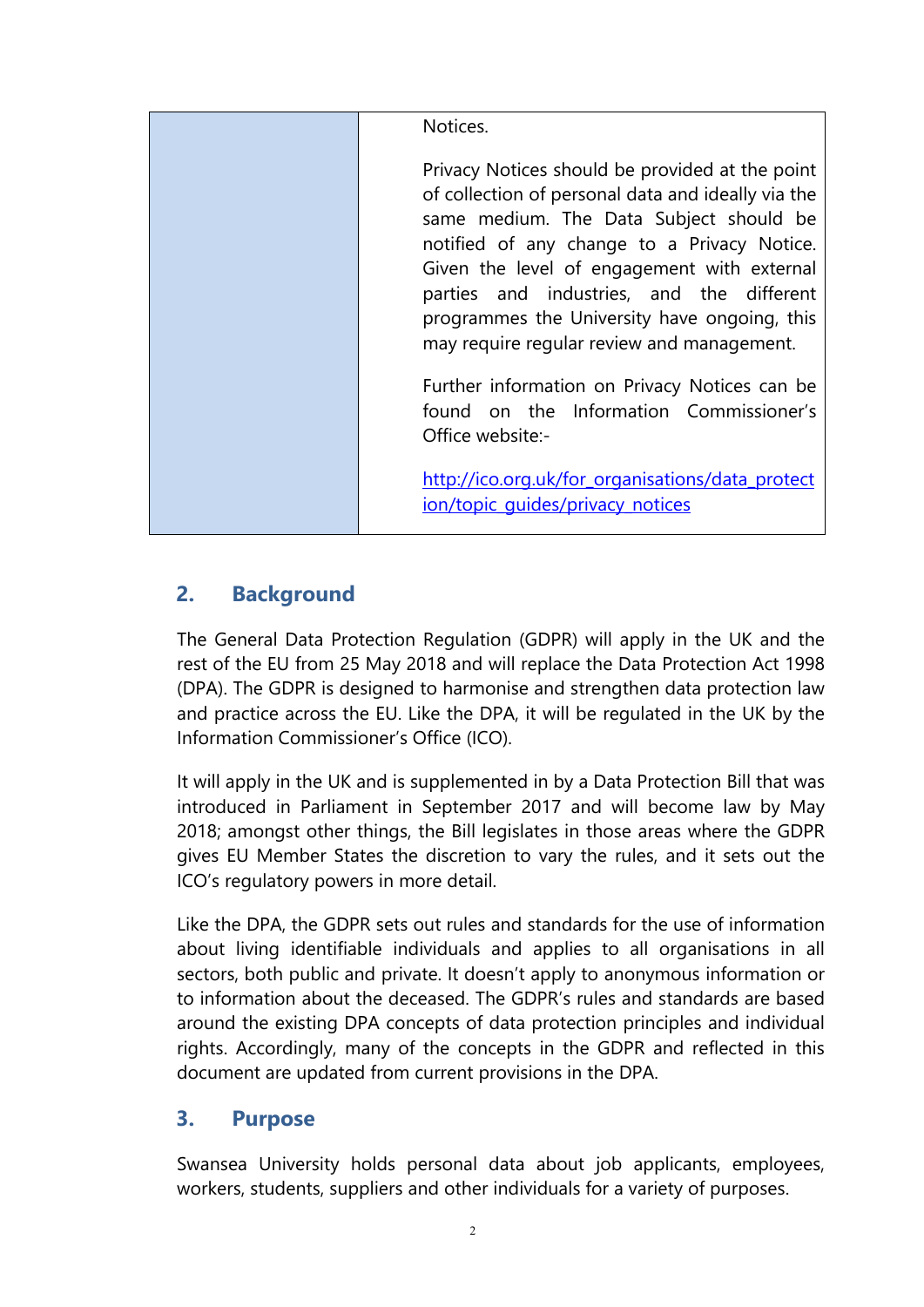This policy sets out how the University seeks to protect personal data and ensure staff and students understand the rules governing their use of personal data to which they have access in the course of their work and/or studies.

### **4. Scope**

The policy applies to all staff and students, and all items of personal data that are created, collected, stored and/or processed through any activity of Swansea University, across all areas including Schools, Colleges, Professional Services Units as well as wholly owned subsidiaries.

The policy covers, but is not limited to, Cloud systems developed or commissioned by Swansea University, any systems or data attached to University data or telephone networks, systems managed by Swansea University, mobile devices used to connect to the University networks or which hold University data, data over which Swansea University holds the intellectual property rights, data over which Swansea University is the data controller or data processor or electronic communications sent from Swansea University.

# **5. The Data Protection Principles**

Everyone responsible for using data has to follow strict rules called 'data protection principles'. They must make sure the information is:

- used fairly and lawfully
- used for limited, specifically stated purposes
- used in a way that is adequate, relevant and not excessive
- accurate
- kept for no longer than is absolutely necessary
- kept safe and secure

In addition to the above principles, the University must also be able to demonstrate compliance with data protection legislation. This is commonly known as the 7<sup>th</sup> Data Protection principle.

Further guidance on the data protection principles is described in Appendix 1.

### **6. Conditions of Processing and Consent**

In order for it to be legal and appropriate for the University to process personal data, at least one of the following conditions must be met:

- The data subject has given his or her consent
- The processing is required due to a contract
- It is necessary due to a legal obligation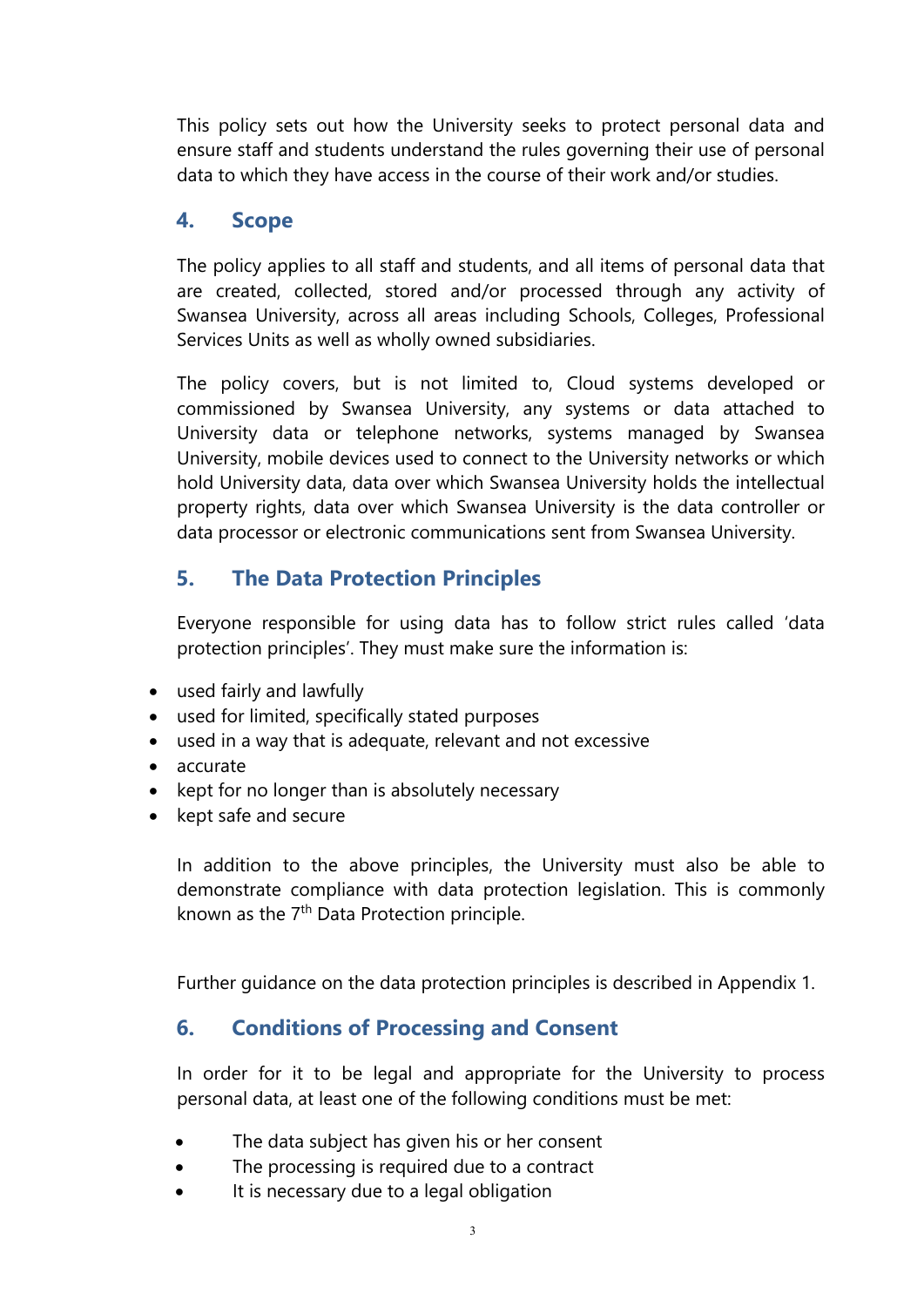- It is necessary to protect someone's vital interests (i.e. life or death situation)
- It is necessary for the performance of a task carried out in the public interest or in the exercise of official authority vested in the controller.
- It is necessary for the legitimate interests of the controller or a third party and does not interfere with the rights and freedoms of the data subject (this condition cannot be used by public authorities in performance of their public tasks). It should be noted that under GDPR, universities are classified as public authorities and therefore the use of the 'legitimate interests' justification is not possible in terms of Swansea University's *core activities*. It may be possible to use legitimate interests for processing that is undertaken *outside the University's core activities.*

All processing of personal data carried out by the University must meet one or more of the conditions above. There is stronger legal protection for more sensitive information, such as ethnic background, political opinions, religious beliefs, health, sexual health or criminal records. The Vice Chancellors Office can provide further advice on processing sensitive information.

Consent is defined as "any freely given, specific, informed and unambiguous indication of the data subject's wishes by which he or she by statement or other clear affirmative action, signifies agreement to the processing of personal data relating to him or her". The GDPR clarifies that silence, preticked boxes or inactivity does not constitute consent.

Anyone who has provided consent has the right to revoke their consent at any time.

The Data Protection Officer can provide further advice on obtaining consent.

# **7. The Rights of an Individual**

The University will ensure that personal data is processed in accordance with the rights of Data Subjects under data protection law. An individual has the right to:

- receive certain information about the University's processing activities in a Privacy Notice (see **Appendix 2**)
- request access to their personal data that the University holds, via a subject access request
- ask the University to erase personal data if it is no longer necessary in relation to the purposes for which it was collected or processed
- rectify inaccurate data or to complete incomplete data
- restrict processing in specific circumstances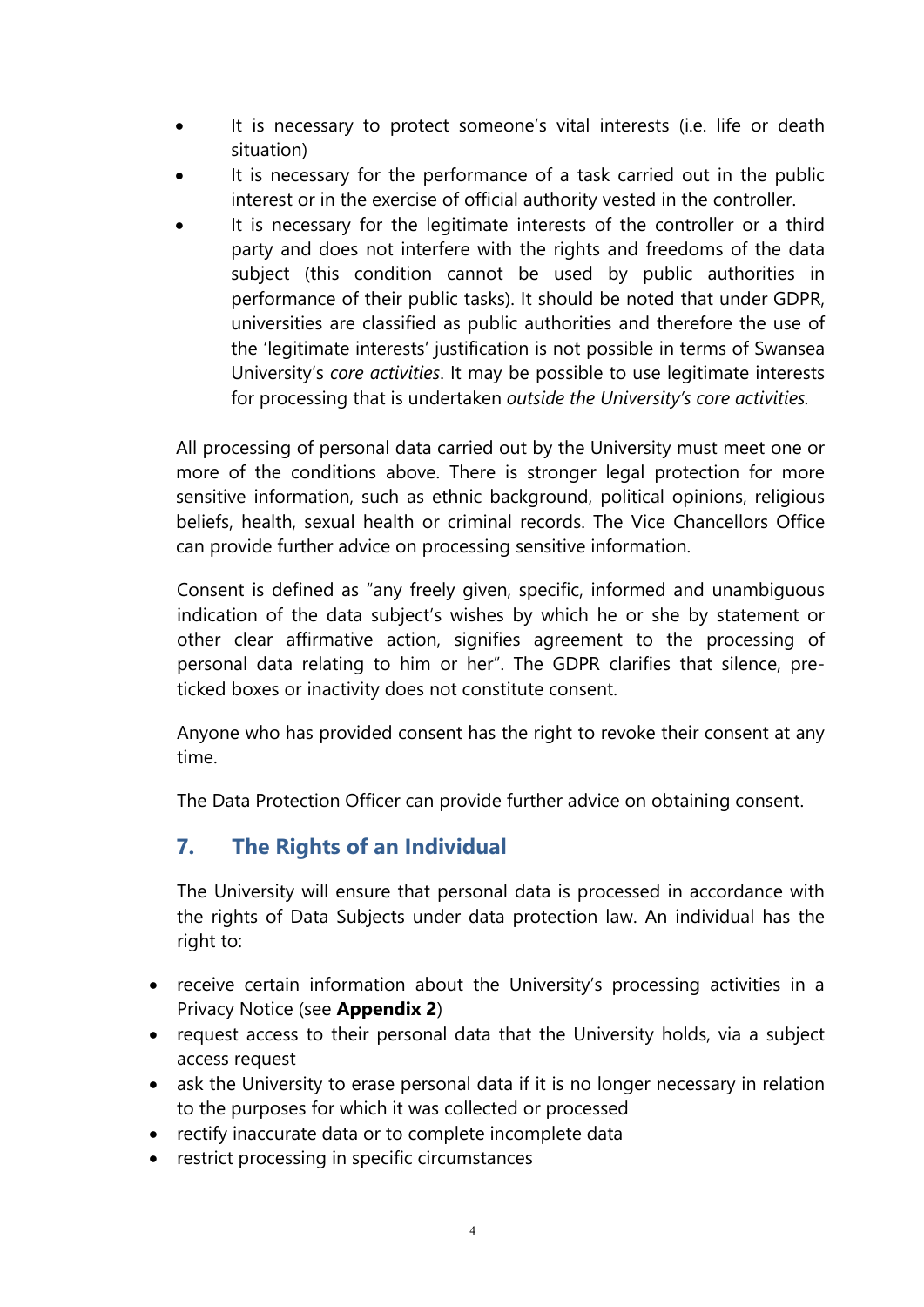- in limited circumstances, receive or ask for their personal data to be transferred to a Third Party in a structured, commonly used and machinereadable format
- withdraw Consent to Processing at any time
- prevent the University's use of their personal data for direct marketing purposes
- to challenge processing which has been justified on the basis of the University's legitimate interests or in the public interest
- request a copy of an agreement under which personal data is transferred outside of the EU
- object to decisions based solely on automated processing, which produces legal effects or significantly affects an individual
- prevent processing that is likely to cause damage or distress to the individual or anyone else
- be notified of a Personal Data Breach which is likely to result in high risk to their rights and freedom.
- make a complaint to the supervisory authority

#### **Automated Processing and / or Decision Making**

Staff must contact the Data Protection Officer and a DPIA must be carried out before any automated processing (including profiling) or automated decisionmaking activities are undertaken. Please see **Appendix 2** for further guidance.

### **8. The Accountability of the University**

The GDPR is more prescriptive than the DPA about how organisations need to implement the above provisions and it also introduces a range of accountability requirements to encourage a proactive and documented approach to compliance.

Swansea University will:

- appoint a Data Protection Officer
- implement policies, procedures, processes and training to promote 'data protection by design and by default'
- have appropriate contracts in place when outsourcing functions that involve the processing of personal data
- maintain records of the data processing that is carried out across the organisation
- document and report personal data breaches
- carry out Data Protection Impact Assessment on 'high risk' processing activities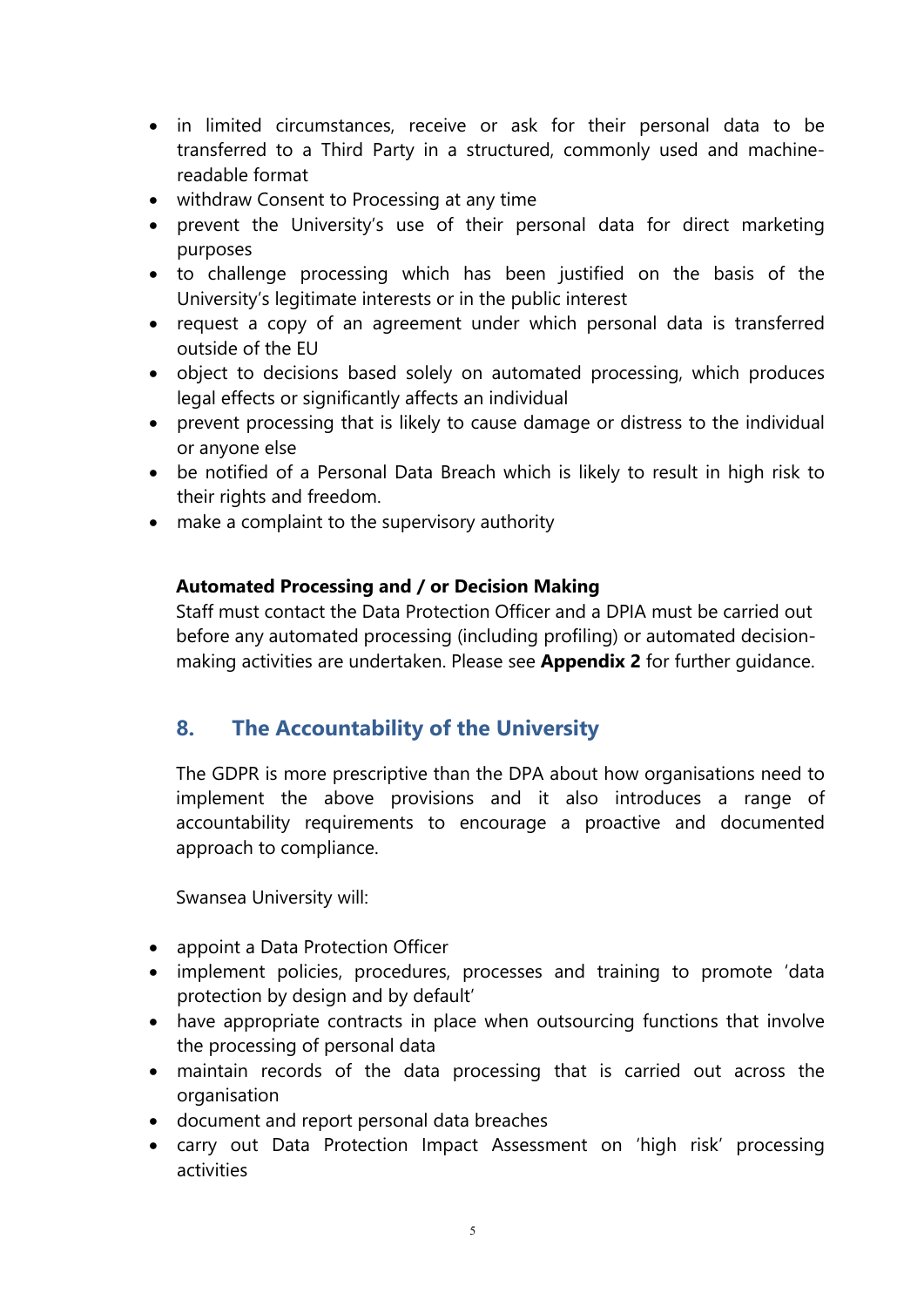Further guidance on these areas is described in **Appendix 2**.

### **9. Policy Statements**

<span id="page-6-0"></span>Lawful processing of personal data is vital to the successful operation and reputation of Swansea University, and for maintaining the trust of our students, employees and other stakeholders. It is a critical responsibility that we take seriously at all times. The University is committed to protecting the rights and freedoms of individuals in accordance with the provisions of data protection legislation. In order to achieve this, the University shall ensure that personal data is handled appropriately and consistently.

The University is responsible for demonstrating compliance with the data protection principles. Compliance with the GDPR, and adhering to these principles is the responsibility of all members of the University.

The University collects personal data in the course of registering students, employing staff or providing services to customers. The University has to satisfy at least one of the conditions in the Act for the processing of personal data and ensure that the processing is fair.

All University users of personal data must ensure that all personal data they hold is kept securely. They must ensure that it is not disclosed to any unauthorised third party in any form, either accidentally or otherwise.

Cloud based services store information on servers that don't belong to the University, so it is important that users ensure that cloud services are compliant with University data protection and information security policies.

Individual areas within the University are responsible for ensuring the appropriate retention periods for the information they hold and manage, based on University Guidance (to be developed). Retention periods will be set, based on legal and regulatory requirements, sector and best practice guidance. A useful source of guidance is available at the JISC Higher Education Business Classification Scheme and Records Retention Schedules.

Personal data must only be kept for the length of time necessary to perform the processing for which it was collected. Once information is no longer needed it should be disposed of securely. Paper records should be shredded or disposed of in confidential waste and electronic records should be permanently deleted. If data is fully anonymized then there are no time limits on storage, from a data protection point of view.

Consent should be obtained using an 'opt-in' by the data subject rather than an 'opt-out'. This means that the University will not assume consent has been given simply by the absence of an objection.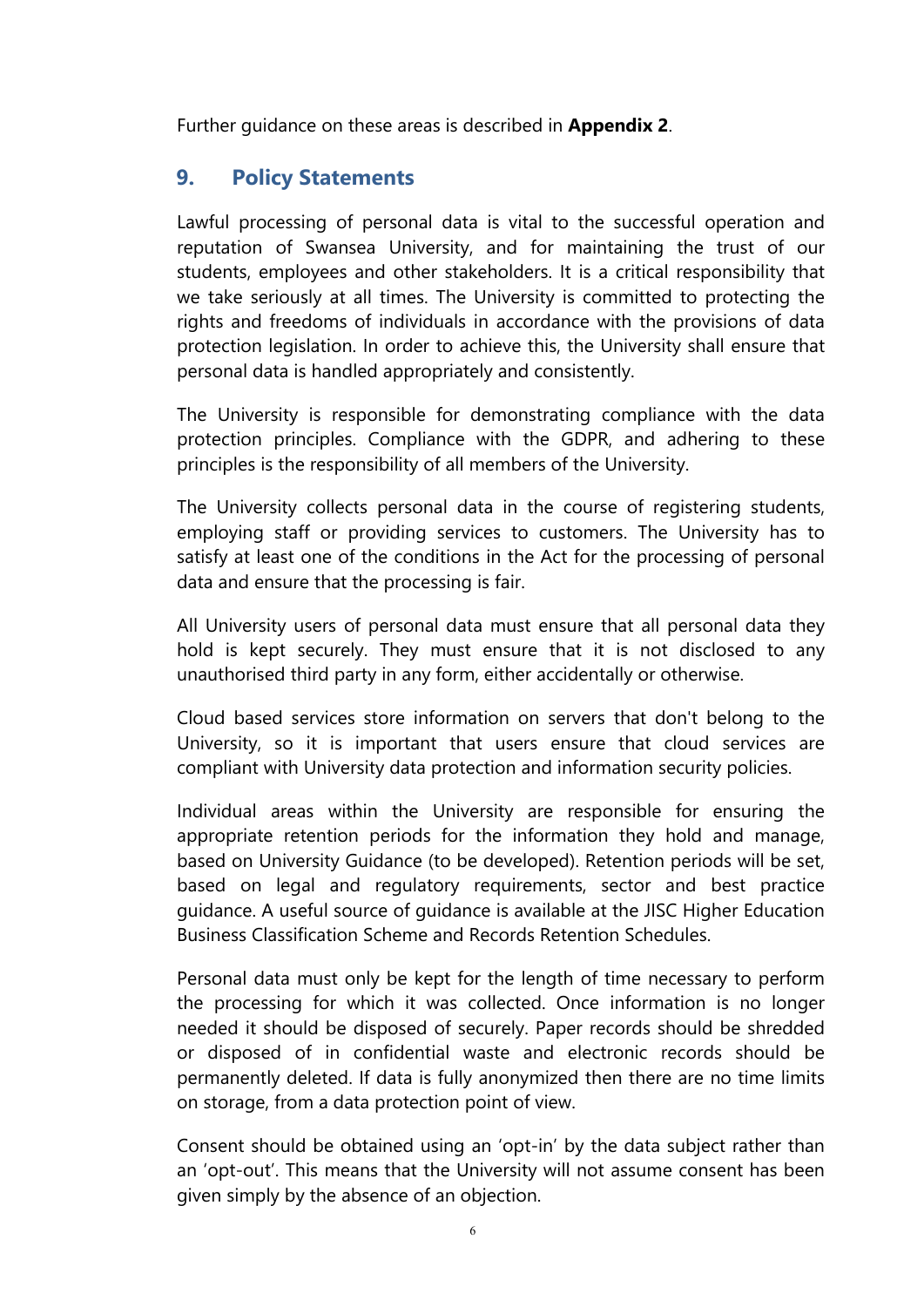Individuals providing their personal data to the University should be aware who the data controller is and what will be done with their data. Appropriate 'collection notices' or 'fair processing notices' will need to be provided. Advice can be sought from the Data Protection Officer if necessary.

The University will manage the personal data it processes in a secure way. This applies to paper and electronic records systems. Systems should be access controlled, staff appropriately trained and security processes should be developed and understood. Appropriate monitoring and reporting on data security risks, initiatives and developments will be undertaken by the University's management groups.

In the event that the University engages a third party as a 'data processor' for its personal data, a specific written contract with the supplier providing assurance of security provision will be in place. The University will not rely on supplier set 'terms and conditions'.

The University will consider the impact on data privacy during all processing activities. This includes implementing appropriate technical and organisational measures to minimise the risk to personal data.

The University will implement privacy by design when Processing personal data by implementing appropriate technical and organisational measures in an effective manner, to ensure compliance with data privacy principles.

#### **Transfers of Personal Data Outside the EU**

Personal data shall not be transferred to a country or territory outside the EEA unless that country or territory ensures an adequate level of protection for the rights and freedoms of data subjects in relation to the processing of personal data.

The GDPR lists the factors that should be considered to ensure an adequate level of protection for the data and some exemptions under which the data can be exported.

Information published on the internet must be considered to be an export of data outside the EU. This covers data stored in the cloud unless the service provider explicitly guarantees data storage only takes place within the EU.

The Information Commissioner's Office Guidance on the use of Cloud Computing should be consulted before any use of external computing resources or services via a network which may involve personal data.

Staff involved in transferring personal data to other countries should consult the Data Protection Officer.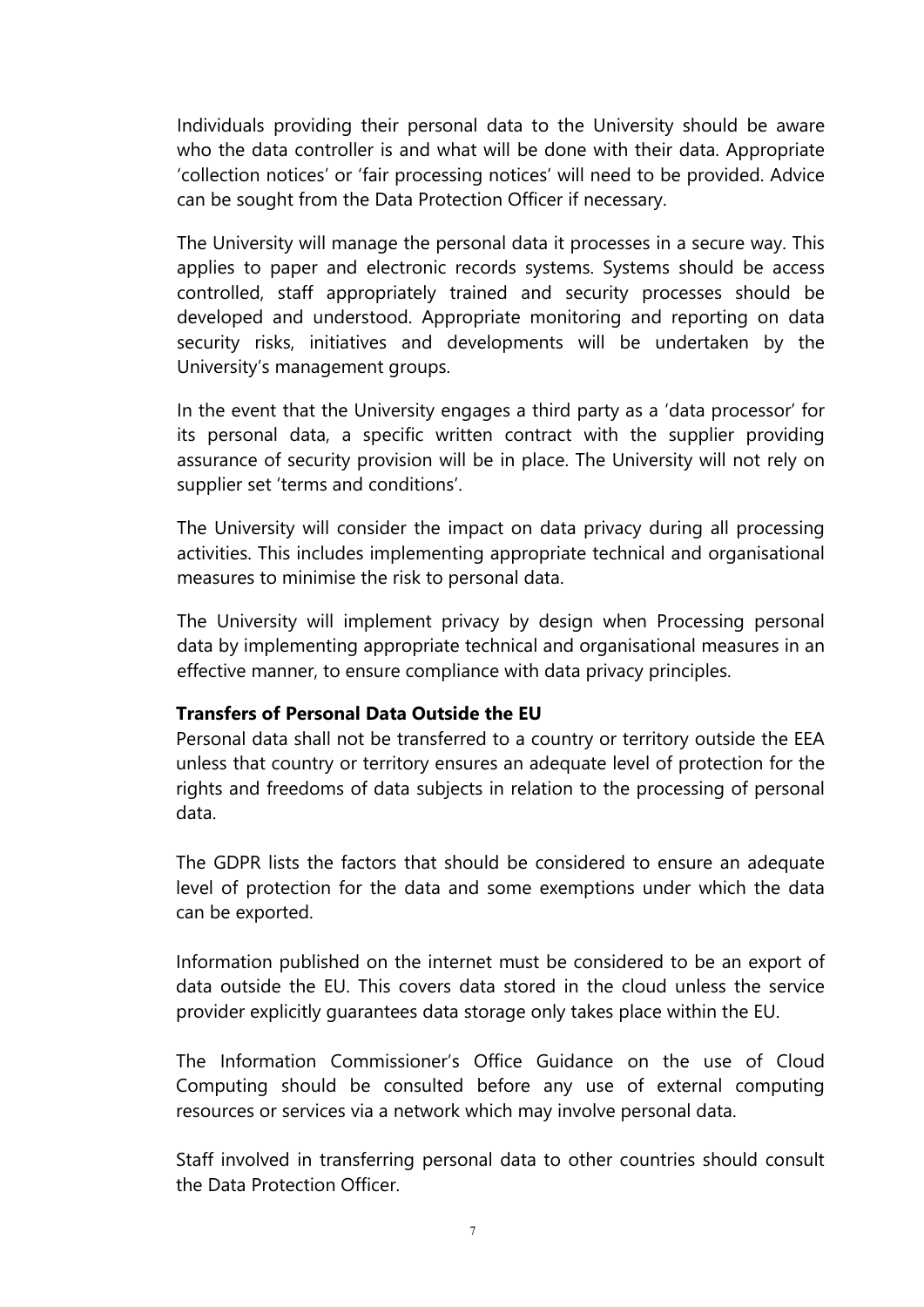Further guidance can be found in **Appendix 1**.

#### **Direct Marketing**

Direct marketing relates to the communication, regardless of the media employed, which directs advertising or marketing materials to individuals e.g. mail shots for fund raising, advertising courses etc.

Individuals must be given the opportunity to remove themselves from lists or databases used for direct marketing purposes. The University must cease direct marketing activity if an individual requests the marketing to stop.

Direct marketing must also comply with the Privacy and Electronic Communications (EC Directive) Regulations 2003 (PECR) which covers marketing via telephone, text and email. For more information about direct marketing and PECR please see the Data Protection Guidance. The Privacy and Electronic Communications (EC Directive) Regulations 2003 is due to be replace by a new ePrivacy Regulation in 2018.

### **10. Records of Processing Activities**

As a data controller, the University is required to maintain a record of processing activities which covers all the processing of personal data carried out by the University. Amongst other things, this record contains details of why the personal data is being processed, the types of individuals about which information is held, who the personal information is shared with and when personal information is transferred to countries outside the EU.

#### **11. Children**

Under GDPR the following restrictions apply to the processing of personal information relating to children:

- Online services offered directly to children require parental consent
- Any information provided to a child in relation to their rights as a data subject has to be concise, transparent, intelligible and easily accessible, using clear and plain language
- The use of child data for marketing or for profiling requires specific protection

The Data Protection Officer should be informed if any of the above activities are being contemplated.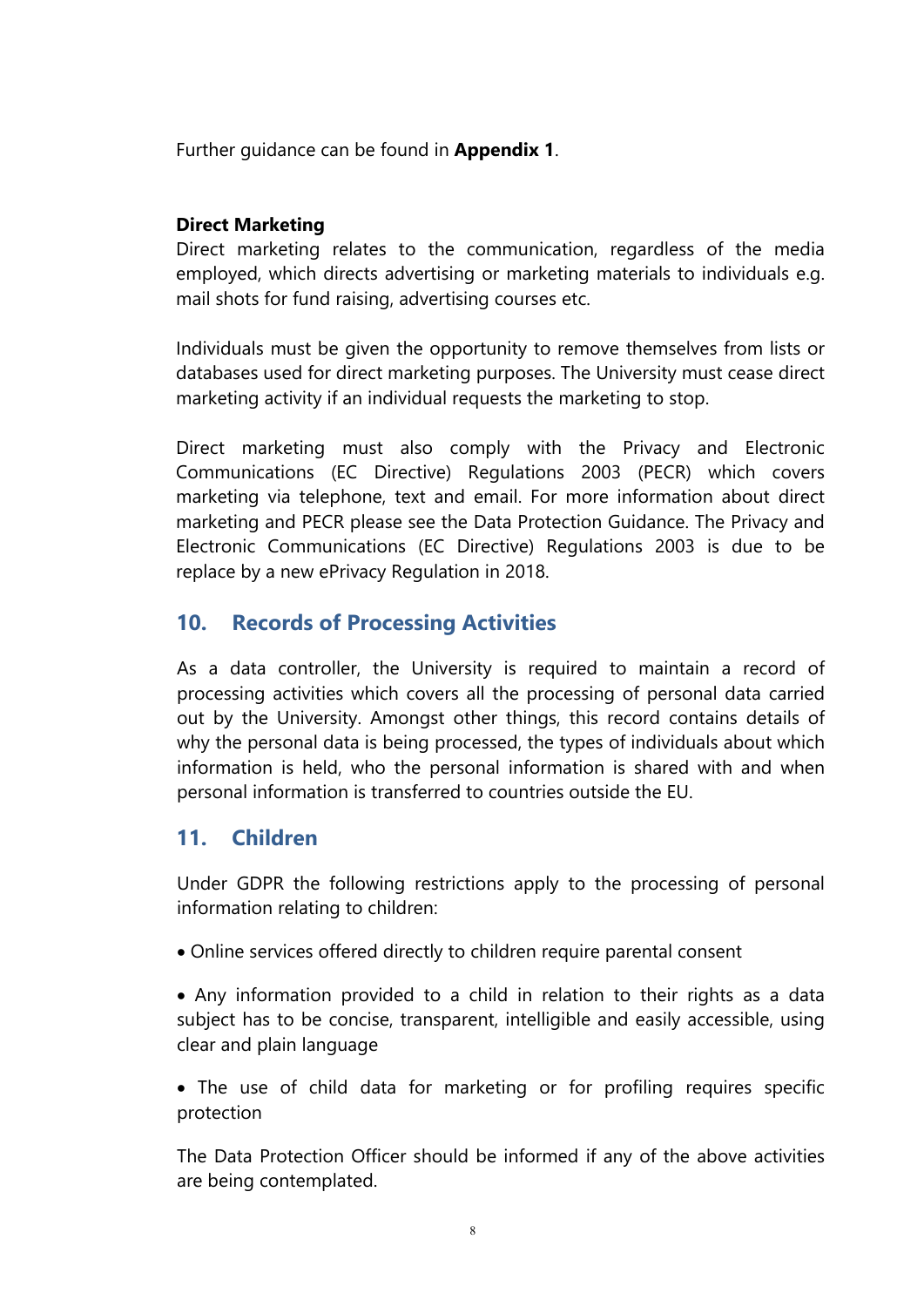### **12. Research**

The GDPR adopts a "broad" definition of research, encompassing the activities of public and private entities alike. The GDPR aims to encourage innovation, as long as organisations implement appropriate safeguards. It is important that staff collecting data for research purposes process the data in line with the GDPR and University guidance.

### **13. Data Sharing**

Certain conditions need to be met before personal data can be shared with a third party or before an external data processor is used to process data on behalf of the University.

As a general rule, personal data should not be passed on to third parties, particularly if it involves special categories of personal data but there are certain circumstances when it is permissible.

- Any transfers of personal data must meet the data processing principles, in particular it must be lawful and fair to the data subjects concerned (see **Data Protection Principles** above)
- It must meet one of the conditions of processing (see **Conditions of Processing and Consent** above).

Legitimate reasons for transferring data could include:

- a legal requirement
- necessary for the official core business of Swansea University
- if no other conditions are met, then consent must be obtained from the individuals concerned and appropriate privacy notices provided (see **Appendix 2**)
- the University is satisfied that the third party will meet all the requirements of GDPR, particularly in terms of holding the information securely

Where a third party is processing personal data on behalf of the University, a written contract must be in place. A contract is also advisable when data is being shared for reasons other than data processing so the University has assurances that GDPR requirements are being met.

Staff should consult with the Data Protection Officer if they are entering into a new contract that involves the sharing or processing of personal data.

Staff who receive requests for personal information from third parties such as relatives, police, local councils etc. should consult the Data Protection Officer.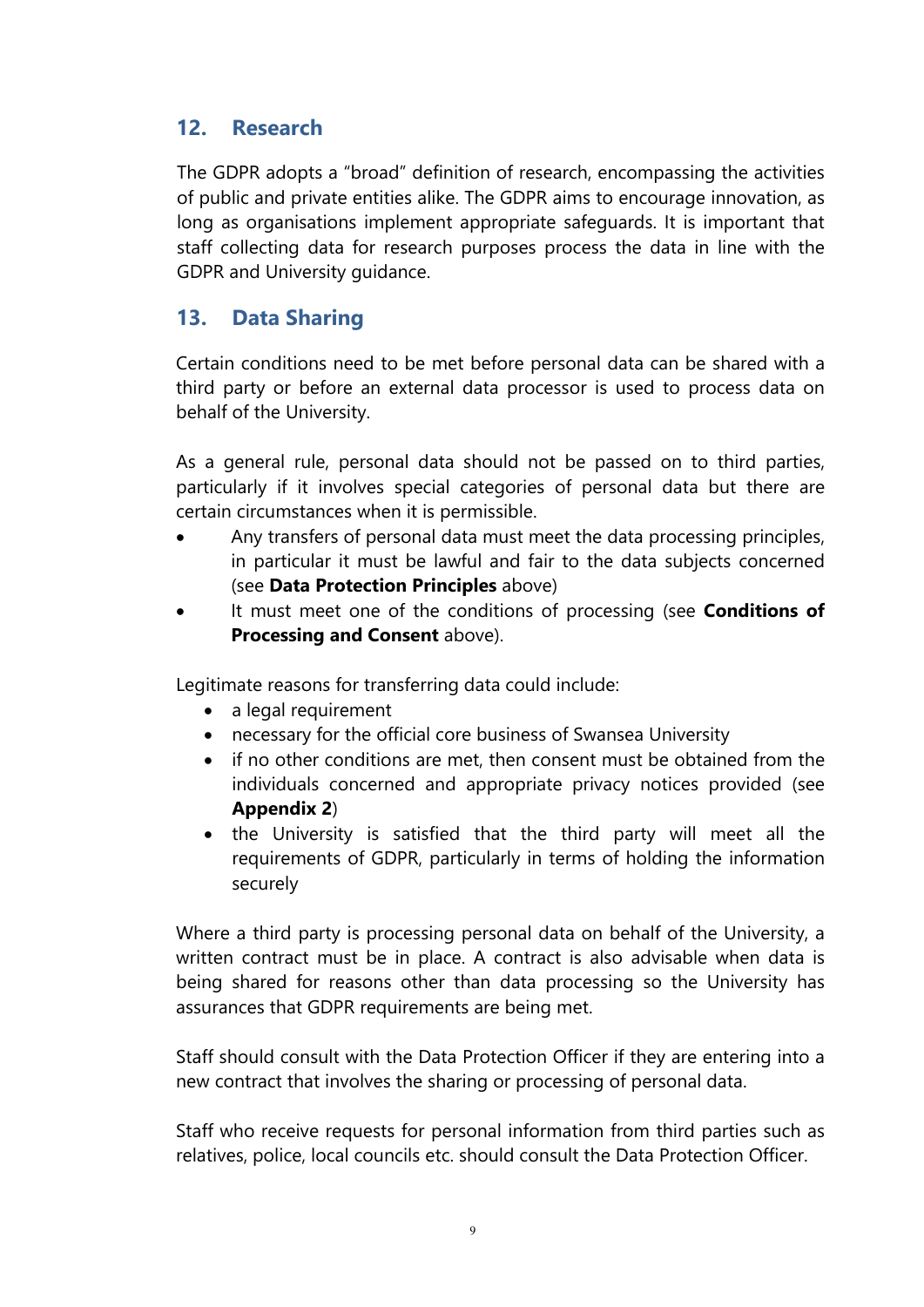### **14. Data Protection Breaches**

The University will make every effort to avoid Personal Data Breaches and in particular the loss of personal data. However, it is possible that mistakes will occur on occasion. What is important in these circumstances is that the University responds appropriately in accordance with the data protection laws.

The data protection laws require the University to notify Personal Data Breaches to the relevant supervisory authority (for our purposes, this will usually be the Information Commissioner's Office) 72 hours after first becoming aware of the incident and to the individual Data Subjects, in certain circumstances.

Staff should be aware that a failure to notify Personal Data Breaches to relevant supervisory authorities and Data Subjects in accordance with the requirements of the data protection laws may lead to fines of up to €10million or 2% of annual global turnover (whichever is the highest).

*If staff know or suspect that a Personal Data Breach has occurred, they should not attempt to investigate the matter themselves. The University has a [Personal](http://www.swansea.ac.uk/the-university/world-class/vicechancellorsoffice/compliance/dataprotection/personal%20data%20breach%20management/)  [Data Breach Reporting Procedure](http://www.swansea.ac.uk/the-university/world-class/vicechancellorsoffice/compliance/dataprotection/personal%20data%20breach%20management/) in place. Staff should be familiar with this procedure and immediately contact ISS in the event of a personal data breach in accordance with that procedure.* 

### **15. Responsibilities of Staff**

All staff, who have responsibilities for the collection, access or Processing of Personal Data, should comply with the provisions of the applicable data protection laws in accordance with the principles outlined [above.](#page-6-0)

Line managers are required to make sure staff members are aware of the applicable data protection laws and the University's Data Protection Policy and seek out additional guidance and training via the Data Protection Officer.

All staff are responsible for ensuring that any personal data that they provide to the University in connection with their employment is accurate and up to date.

It is a condition of employment that all employees abide by the Data Protection Policy and failure to do so may therefore result in disciplinary action.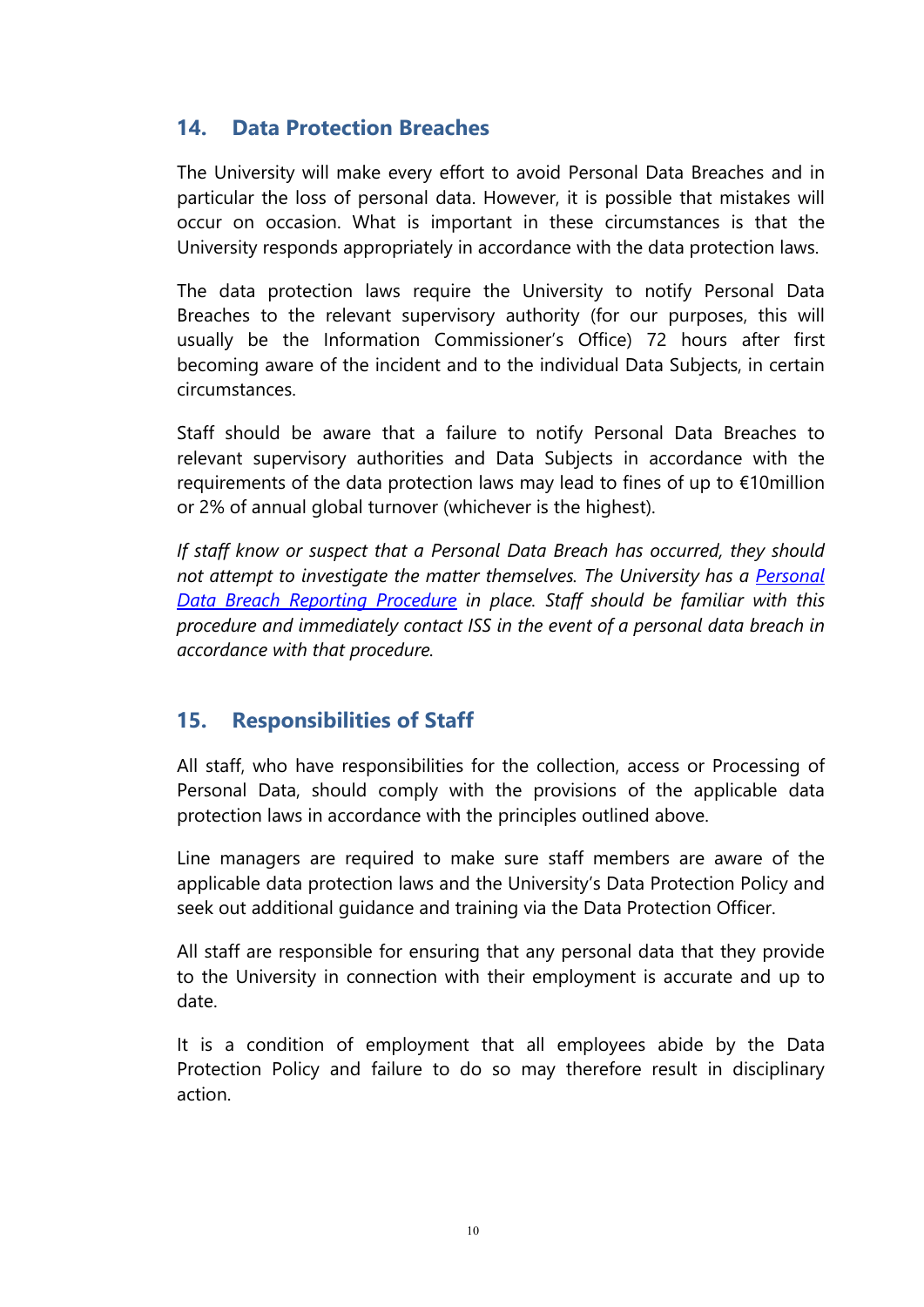### **16. Responsibilities of Students**

Students are required to ensure that where they provide their own personal data to the University, it is accurate and up-to-date.

Students must comply with the University's **Acceptable Use of IT Facilities and Systems Policy**. Failure to do so may therefore result in disciplinary action.

### **17. Data Protection Support**

The Data Protection Officer is responsible for the day-to-day data protection queries and requests such as subject access requests, and is a point of contact for issues relating to data protection. The Data Protection Officer is also responsible for producing guidance on good data protection practice and in promoting compliance across the University. The Data Protection Officer will also provide training to individuals/groups upon request or where a need has been identified.

### **18. Related Policies**

| <b>Title</b>                | <b>Link</b>                                              |
|-----------------------------|----------------------------------------------------------|
| <b>Information Security</b> | http://www.swansea.ac.uk/media/InformationSecurityPolicy |
| Consultancy - Security      | %20June%202015.docx                                      |
| Policy                      |                                                          |
| Acceptable Use of IT TBA    |                                                          |
| Facilities and Systems      |                                                          |
| Policy                      |                                                          |
|                             |                                                          |

### **19. Consequences of a Breach**

Any breach of the policy may result in the University, as the Data Controller, being liable in law for the consequences of the breach. In addition, breach of this policy by staff or students may be considered to be a disciplinary offence and may be dealt with according to the University's disciplinary procedures. Failure to comply with this policy may result in disciplinary action up to and including termination of employment or studies.

# **20. Policy History**

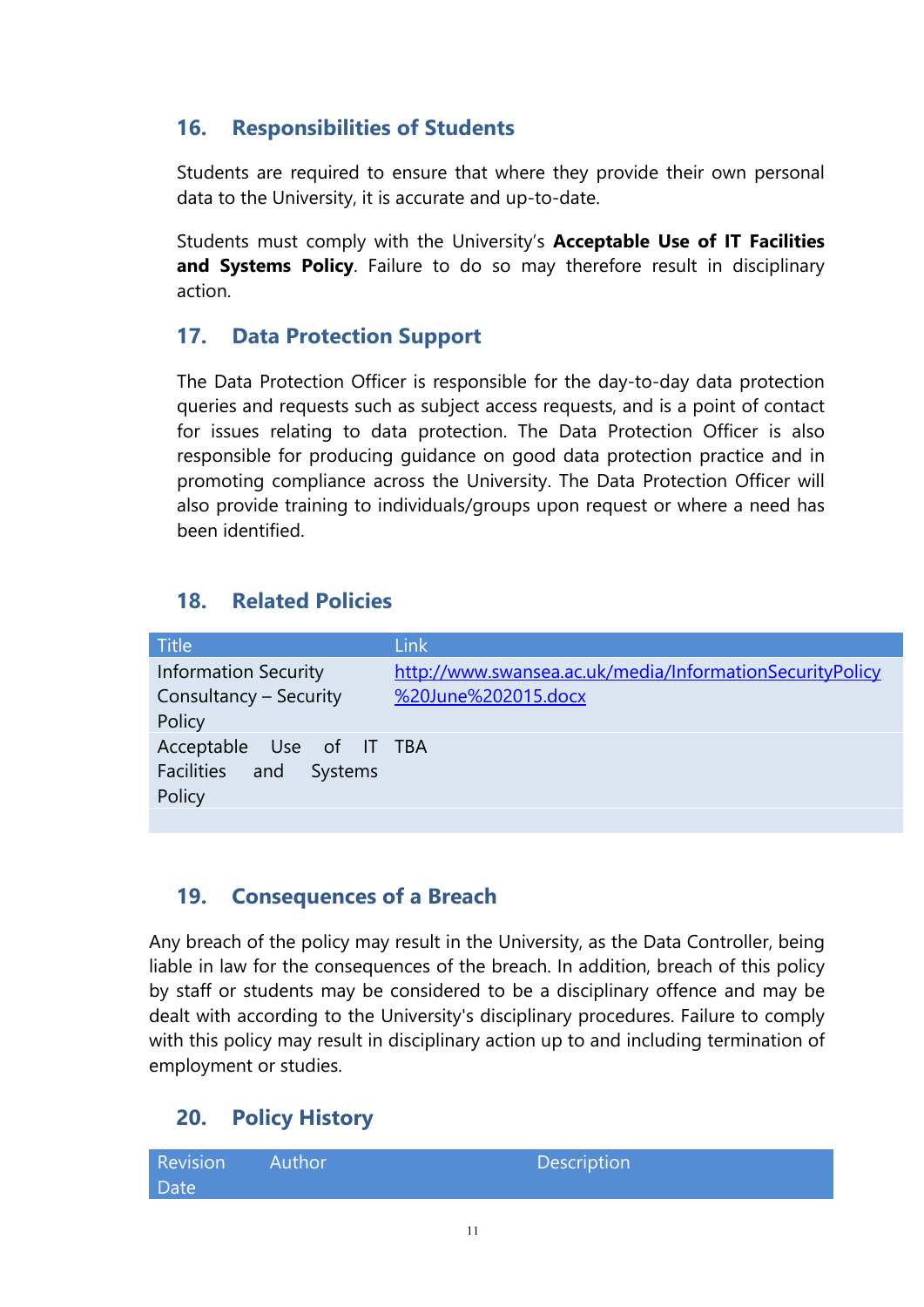# **Appendix 1**

### **The Seven Data Protection Principles**

#### (a) **Principle 1 - Personal Data must be processed lawfully, fairly and in a transparent manner**

The University will ensure that data is obtained fairly and in a transparent manner by providing a Privacy Notice to Data Subjects either at the point of collection where the personal data is collected directly from the Data Subject, or at the first communication with the Data Subject or within 1 month of receiving the personal data (whichever is earlier) where the personal data are received from a Third Party.

The Privacy Notice will set out about how and why their personal data is being processed (including the identity of the Data Controller and the [Data Protection Officer], how and why the University will use, process, disclose, protect and retain that personal data) and will be concise, transparent, intelligible, easily accessible, and in clear and plain language so that Data Subjects can easily understand it (see separate guidance on Gathering Personal Data)

Information about how the University processes data relating to students is contained within the **Student Privacy Notice**. This explains to students what personal data the University collects about them, how their data will be used by the University, with whom their data may be shared with and what their rights and responsibilities are in regard to their data.

In order for Processing to be lawful, personal data (which is not Special Category Personal Data) will only be processed by the University if one of the following conditions, has been met:

- (i) The Data Subject has given his or her Consent;
- (ii) The Processing is necessary for the performance of a contract between the University and the Data Subject;
- (iii) To meet the University's legal compliance obligations;
- (iv) To protect the Data Subject vital interests;
- (v) For the performance of a task in the public interest;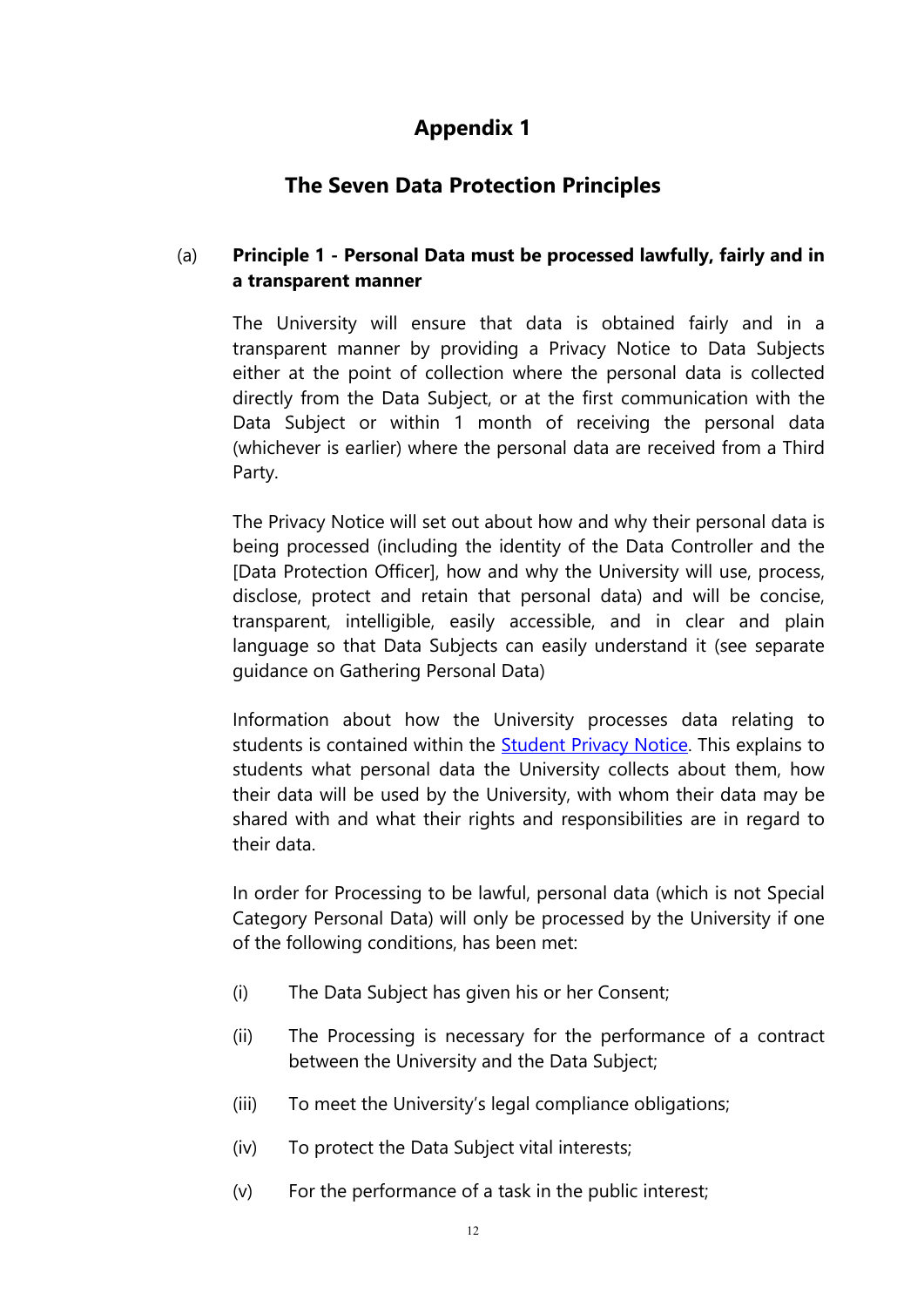(vi) To pursue the University's legitimate interests, where these interests are not overridden because the Processing prejudices the interests or fundamental rights and freedoms of the Data Subject(s). The purposes for which the University Processes personal data for legitimate interests (if applicable) need to be set out the Privacy Notices.

*(The use of the Legitimate Interests condition can only be applied where processing does not fall within the University's core function).*

The Processing of Special Category Personal Data is prohibited unless an alternative legal basis for Processing is met. Processing of Special Category Personal Data will only be carried out by the University if one of the following applies:

- (i) The Data Subject has given his/her explicit Consent.
- (ii) The Processing is necessary for the purposes of carrying out the obligations and exercising specific rights of the Data Controller or the Data Subject in the field of employment and social security and social protection law.
- (iii) The Processing is necessary to protect the vital interests of the Data Subject or another person.
- (iv) The processing is carried out in the course of its legitimate activities with appropriate safeguards by a foundation, association or any other not-for-profit body with a political, philosophical, religious or trade union aim and on condition that the processing relates solely to the members or to former members of the body or to persons who have regular contact with it in connection with its purposes and that the personal data are not disclosed outside that body without the consent of the data subjects;
- (v) The Processing relates to personal data which has been made public by the Data Subject.
- (vi) The Processing is necessary for the establishment, exercise or defence of legal claims.
- (vii) The Processing is necessary for reasons of substantial public interests on the basis of UK law.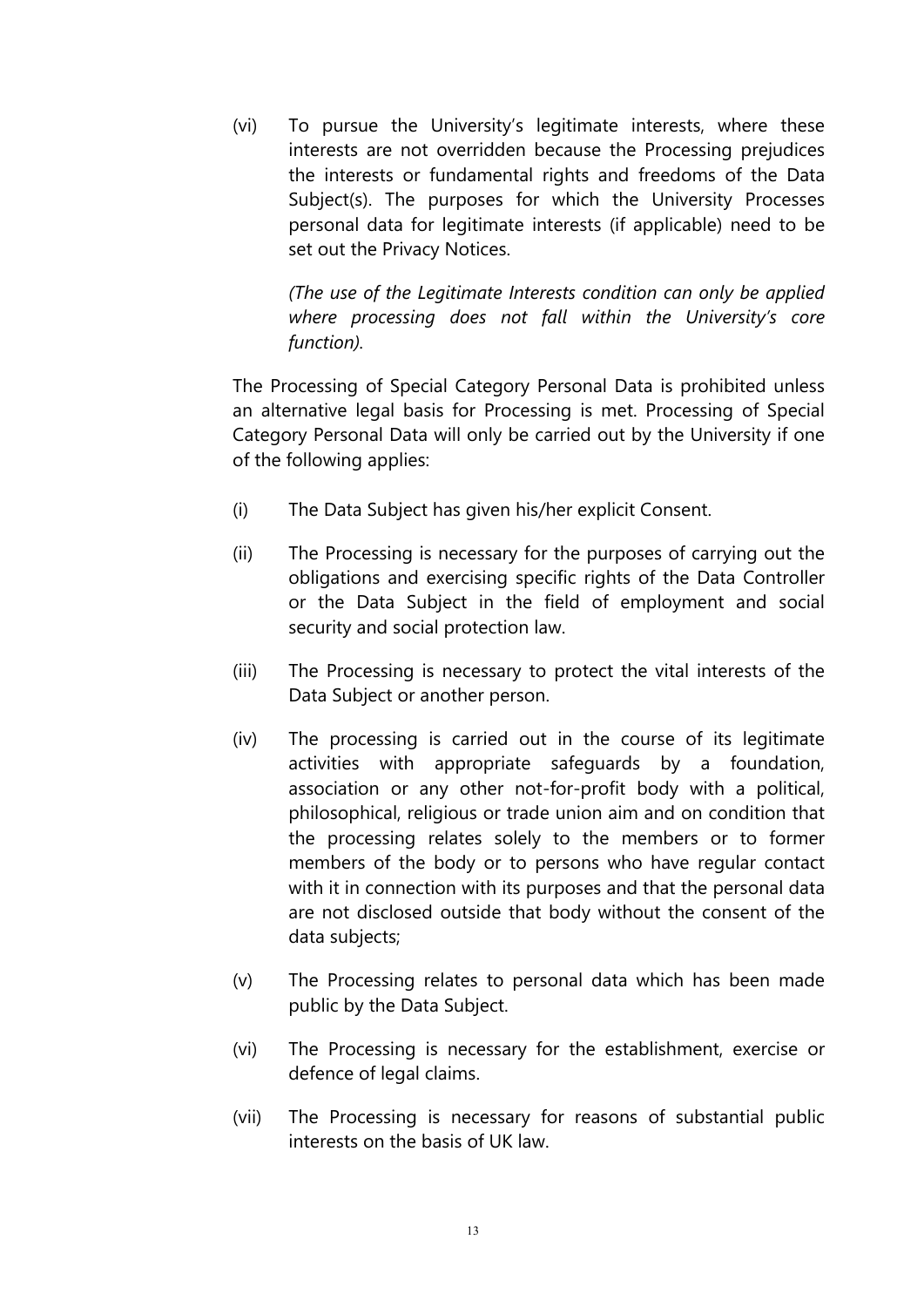- (viii) The Processing is necessary for the purposes of preventative or occupational medicine, for the assessment of the working capacity of the employee, medical diagnosis, the provision of health or social care or treatment or management of health or social care systems and services.
- (ix) Processing is necessary for reasons of public interest in the area of public health.
- (x) Processing is necessary for archiving purposes in the public interests, scientific or historical research purposes or statistical purposes provided that the Processing is proportionate to the aim pursued, respects the essence of the right to data protection and provides for suitable and specific measures to safeguard the fundamental rights and the interests of the Data Subject.
- (b) **Principle 2 - Personal Data will be held for specified, explicit and legitimate purposes and must not be further processed in a manner incompatible with that purpose or purposes for which they are processed**.

The University will ensure that personal data which is obtained for a specified purpose is not used for different or incompatible purposes from those disclosed when the personal data was first obtained, unless the Data Subjects have been informed of the new purposes and legal basis being relied upon (if this legal basis is Consent, appropriate Consent must be obtained).

#### (c) **Principle 3 - Personal Data shall be adequate, relevant and limited to what is necessary in relation to the purpose or purposes for which they are processed**

The University will ensure that it collects only the minimum personal data necessary for the purpose or purposes specified and will not collect or hold data on the basis that it might be useful in the future.

#### (d) **Principle 4 - Personal Data shall be accurate and, where necessary, kept up to date**

The University will take reasonable steps to ensure the accuracy of personal data which it holds, and will take steps to amend, update or correct inaccurate data when requested to do so by a Data Subject. personal data will be inaccurate where it is incorrect or misleading as to any matters of fact.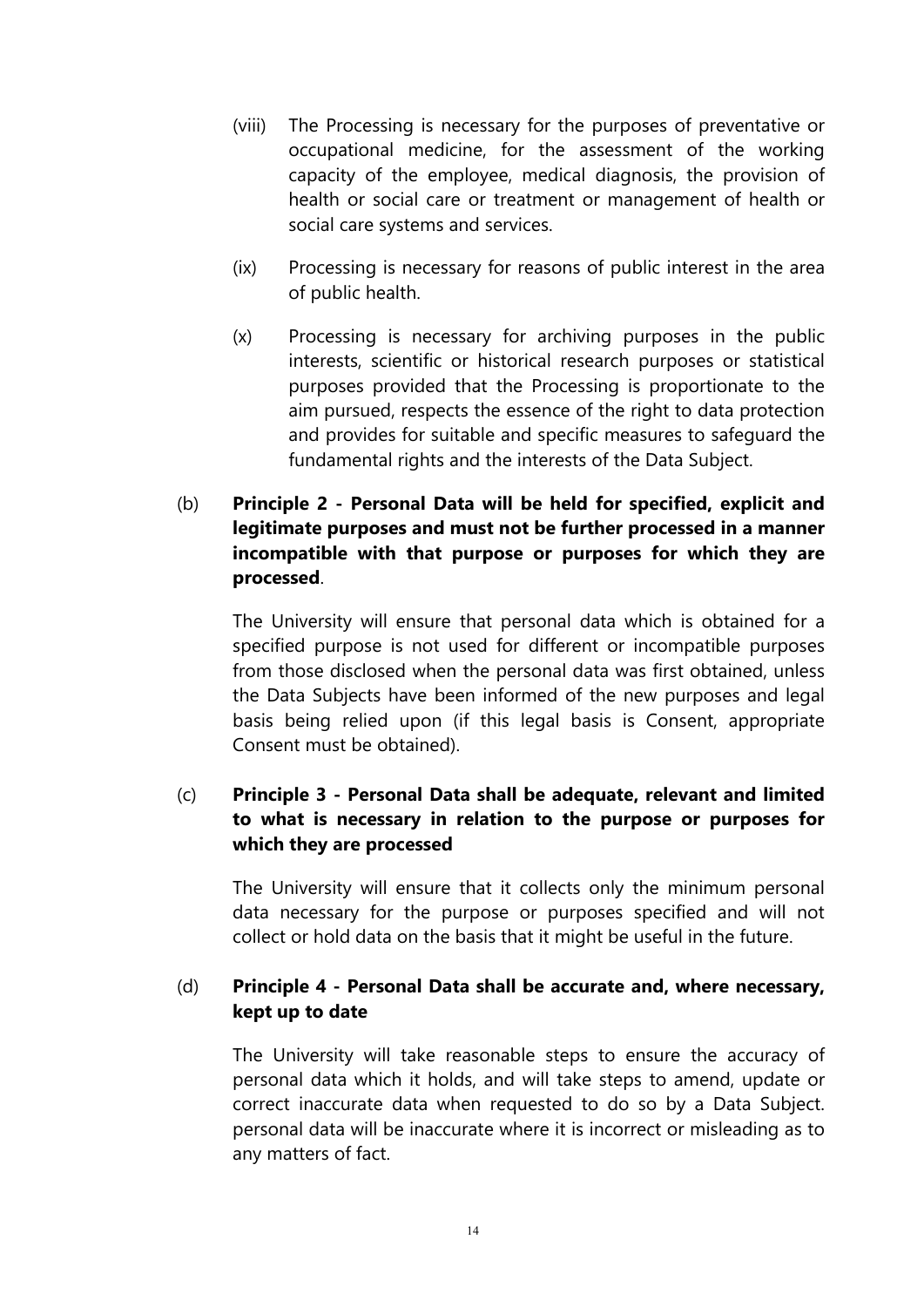#### (e) **Principle 5 - Personal Data processed for any purpose shall not be kept for longer than is necessary for that purpose**

The University will ensure that personal data is not kept for longer than is required by the purpose or purposes for which the personal data was gathered.

Staff must ensure that personal data is securely destroyed once the purpose or purposes for Processing has come to an end and there is no legal requirement or valid operational reason for its continued retention (see separate guidance on Retaining Personal Information).

The University may retain certain personal data indefinitely for research purposes (including historical or statistical purposes) as permitted under the data protection law (see separate guidance on the use of personal data in research).

#### (f) **Principle 6 - Appropriate technical and organisational measures shall be taken to prevent the unauthorised or unlawful processing of Personal Data and the accidental loss, destruction of, or damage to, Personal Data**

The University will take reasonable and appropriate steps to ensure the security of personal data which are held electronically and in manual form, to prevent unlawful or unauthorised Processing of personal data and against the accidental loss of, or damage to, or destruction of personal data. Please see additional information on data security for specific guidance.

The University will take reasonable and appropriate steps to maintain data security by protecting the confidentiality, integrity and availability of the personal data, defined as follows:

- (i) Confidentiality means that only people who have a need to know and are authorised to use the personal data can access it.
- (ii) Integrity means that personal data is accurate and suitable for the purpose for which it is processed.
- (iii) Availability means that authorised users are able to access the personal data when they need it for authorised purposes.

The University will regularly evaluate and test the effectiveness of those safeguards to ensure security of our Processing of personal data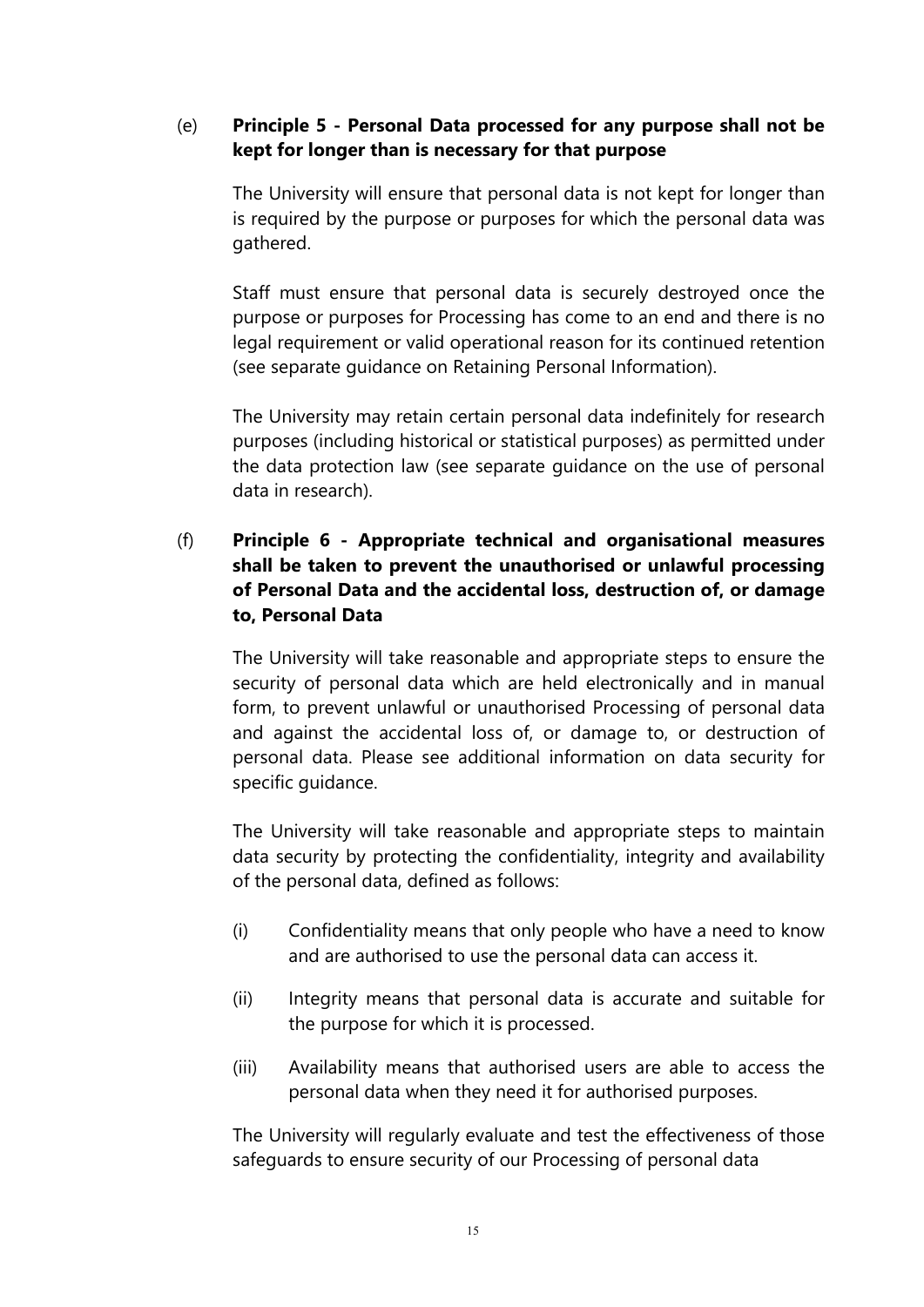#### (g) **Principle 7 – The Data Controller shall be responsible for, and able to demonstrate compliance with the other data protection principles (the accountability principle).**

The University will ensure that appropriate technical and organisational measures are implemented to ensure compliance with data protection principles

The University will have adequate resources and controls in place to ensure and to document data protection law compliance including:

- (i) Appointing a suitably qualified DPO
- (ii) Implementing data protection by design and default when Processing personal data to ensure compliance with applicable data protection laws.
- (iii) Completing Data Protection Impact Assessments (DPIAs) to identify and reduce risks of a data Processing activity, where Processing presents a high risk to rights and freedoms of individuals. DPIAs should be conducted for all major system or business change programs involving the Processing of personal data particularly those involving new initiatives or technology.
- (iv) Integrating data protection into internal documents, policies and procedures including this Data Protection Policy;
- (v) Regularly training staff on applicable data protection law, this Data Protection Policy, related policies and guidelines and data protection matters including, for example, individual rights, Consent, legal basis, DPIAs and Personal Data Breaches; and
- (vi) Regularly testing the privacy measures implemented and conducting periodic reviews and audits to assess compliance, including using results of testing to demonstrate compliance improvement effort.

### **Limitations on transfers of Personal Data outside the European Union (EU)**

Data protection law restricts data transfers to countries outside the European Union, to third countries or international organisations in order to ensure that the level of data protection afforded to individuals is not undermined. Personal Data is transferred from the originating country across borders when it is transmitted, sent, viewed or access in a different country.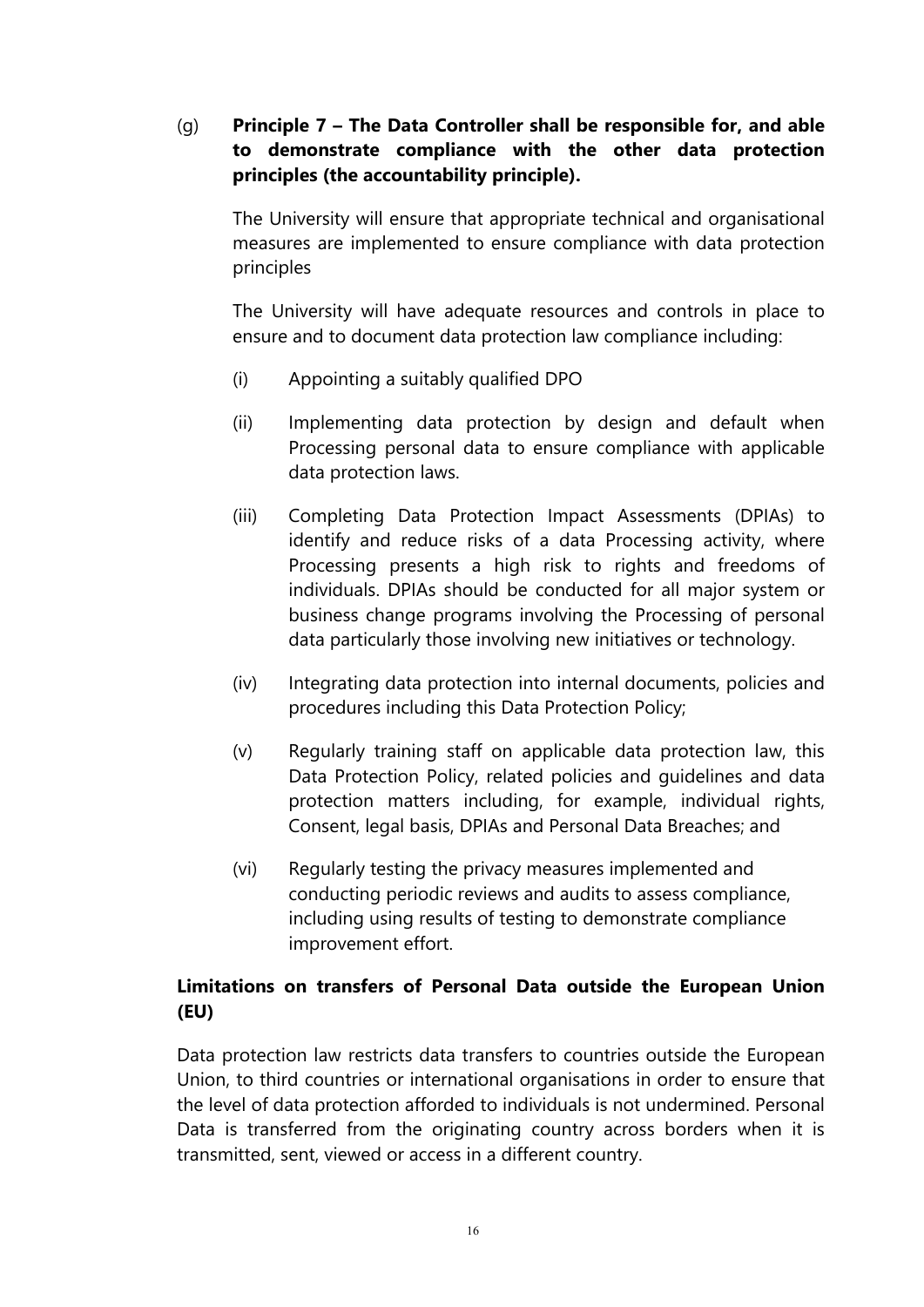Personal Data should only be transferred the EU if one of the following conditions applies:

- The European Commission has issued a decision confirming that the country to which the Personal Data is transferred ensures an adequate level of protection for the individuals' rights and freedoms (an 'adequacy decision').
- The Personal Data is transferred under the EU-US Privacy Shield.
- Appropriate safeguards are in place. Adequate safeguards may be provided for by:
	- o a legally binding agreement between public authorities or bodies;
	- o binding corporate rules (agreements governing transfers made between organisations within in a corporate group);
	- o standard data protection clauses in the form of template transfer clauses adopted by the Commission;
	- o standard data protection clauses in the form of template transfer clauses adopted by a supervisory authority and approved by the Commission;
	- o compliance with an approved code of conduct approved by a supervisory authority;
	- o certification under an approved certification mechanism as provided for in the GDPR;
	- o contractual clauses agreed authorised by the competent supervisory authority; or
	- o provisions inserted into administrative arrangements between public authorities or bodies authorised by the competent supervisory authority.

Further information about the European Commission's list of approved countries and the standard contractual clauses is available on the Information Commissioner's Website [https://ico.org.uk/for-organisations/guide-to-data](https://ico.org.uk/for-organisations/guide-to-data-protection/principle-8-international/)[protection/principle-8-international/](https://ico.org.uk/for-organisations/guide-to-data-protection/principle-8-international/)

Data protection law also contains a number of exemptions to the limitations on transfers of Personal Data outside the EU (regardless of the country to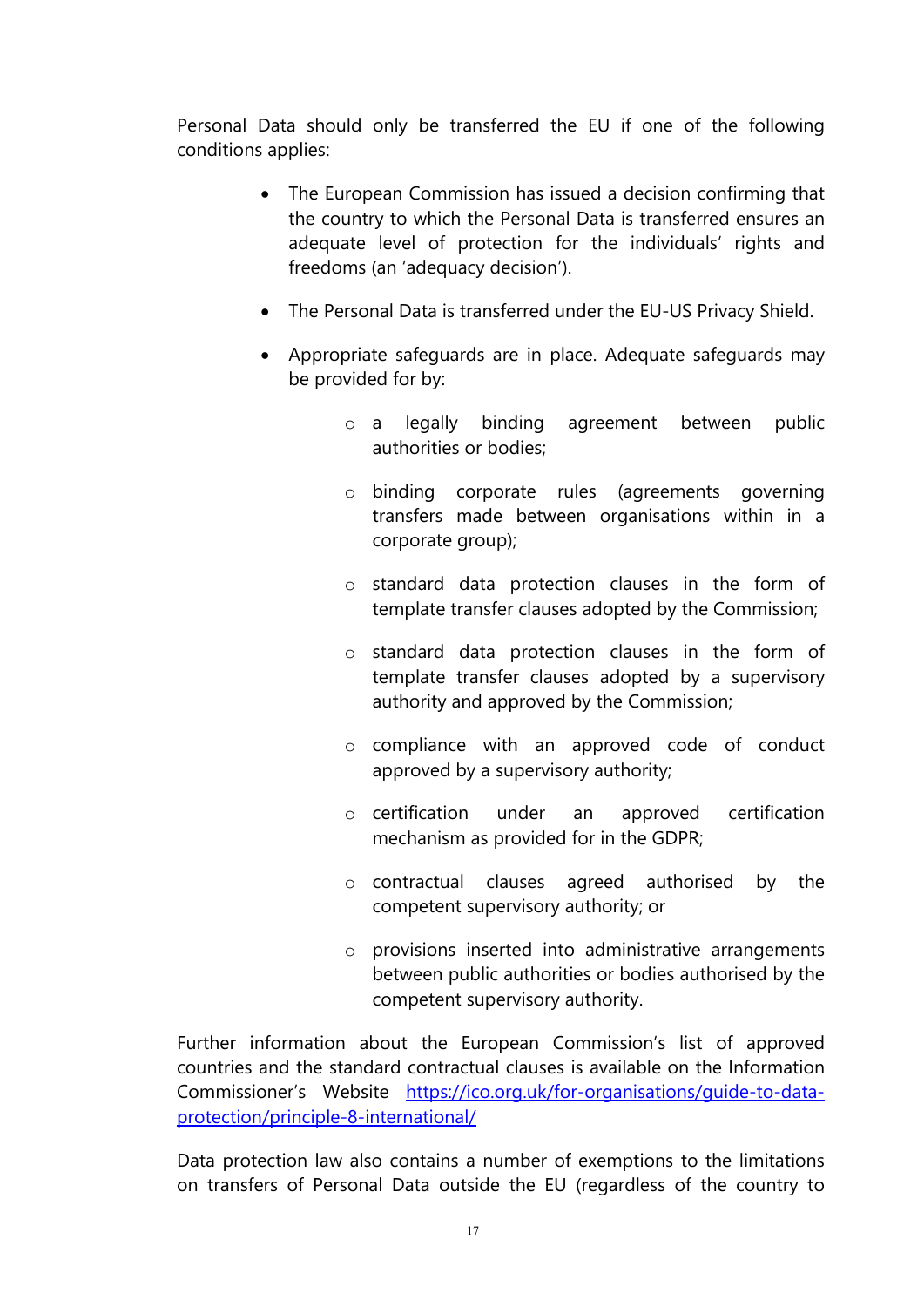which the Personal Data are transferred or the receiving organisation). The exemptions are as follows:

- The Data Subject has given his/her explicit Consent to the transfer after having been informed of the possible risks of such transfers due to the absence of an adequacy decision and appropriate safeguards.
- The transfer is necessary for the performance of a contract between the Data Subject and the University or the implementation of pre-contractual measures taken at the Data Subject's request.
- The transfer is necessary for the conclusion or performance of a contract concluded in the interest of the Data Subject between the University and Third Party.
- The transfer is necessary for important reasons of public interest.
- The transfer is necessary for the establishment, exercise or defence of legal claims.
- The transfer is necessary in order to protect the vital interests of the Data Subjects or other individuals.
- The transfer is part of Personal Data on a public register.

As the University is a public authority, the availability of the exemptions outlined in (a), (b) and (c) above are limited.

Further guidance should be sought from the Data Protection Officer in relation to transferring of Personal Data outside the EU.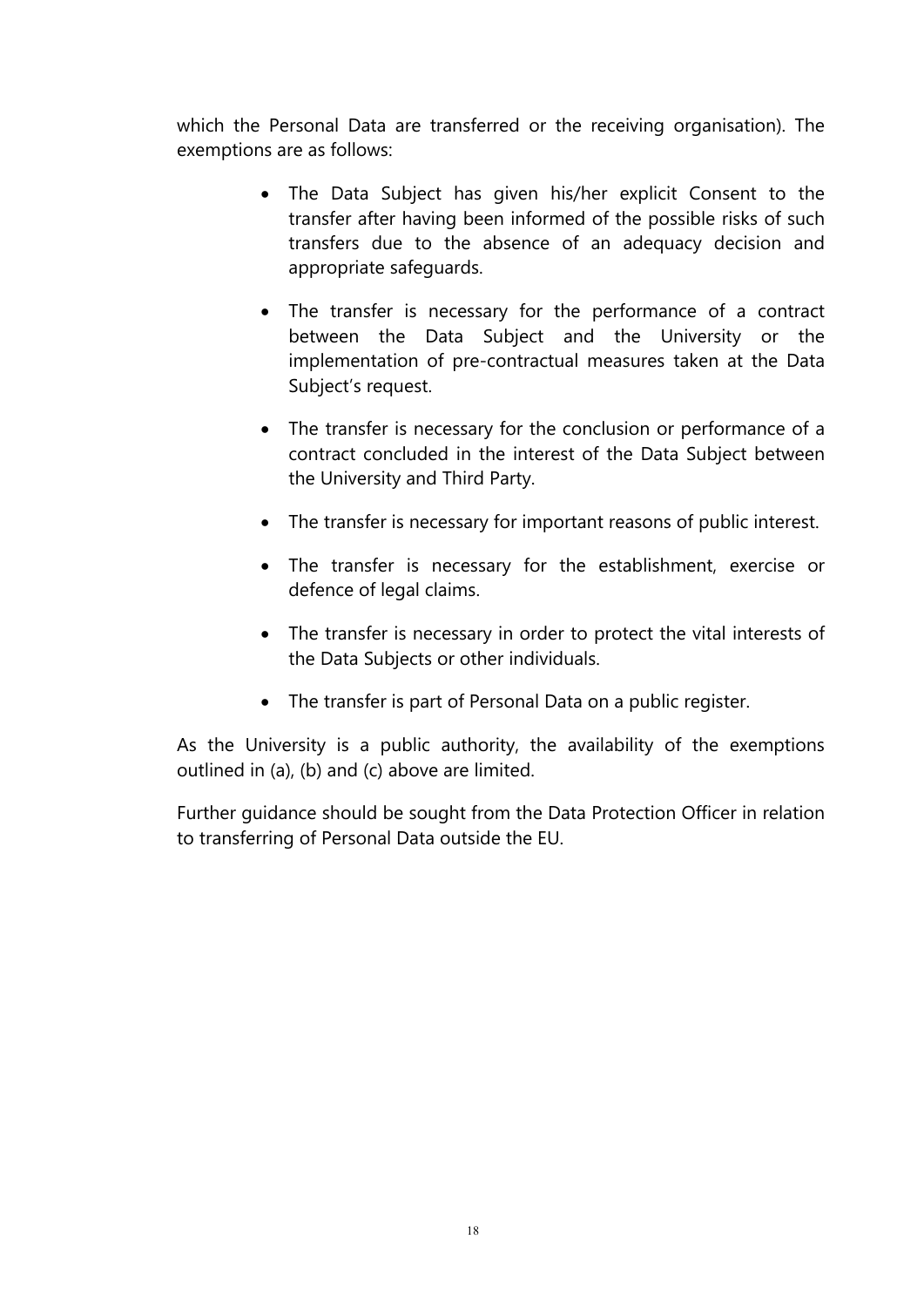# **Appendix 2**

#### **Privacy Notices**

Under the 'fair and transparent' requirements of the first data protection principle, the University is required to provide data subjects with a 'privacy notice' to let them know what it does with their personal data.

Privacy notices are published on the University website and are therefore available to staff and students from their first point of contact with the University. Any processing of staff or student data beyond the scope of the standard privacy notice, or processing of the personal information of any other individuals will mean that a separate privacy notice will need to be provided.

Further information on what information should be included in a privacy notice is provided in the Data Protection Guidance.

#### **Data Protection by Design**

Under the GDPR the University has an obligation to consider the impact on data privacy during all processing activities. This includes implementing appropriate technical and organisational measures to minimise the risk to personal data.

It is particularly important to consider privacy issues when considering new processing activities or setting up new procedures or systems that involve personal data. GDPR imposes a specify 'privacy by design' requirement, emphasising the need to implement appropriate technical and organisational measures during the design stages of a process and throughout the lifecycle of the relevant data processing to ensure that privacy and protection of data is not an after-thought.

For further information concerning techniques that can be used to reduce the risks associated with handling personal data, including 'Anonymisation and Pseudonymisation', see the Data Protection Guidance.

The University will assess what privacy by design measures can be implemented on all programs/systems/processes that process personal data by taking into account the following:

- the state of the art (i.e. the highest level of general development, as of a device, procedure, process or technique achieved at the particular time);
- the cost of implementation;
- the nature, scope, context and purposes of Processing; and
- the risks of varying likelihood and severity for rights and freedoms of Data Subjects posed by the Processing.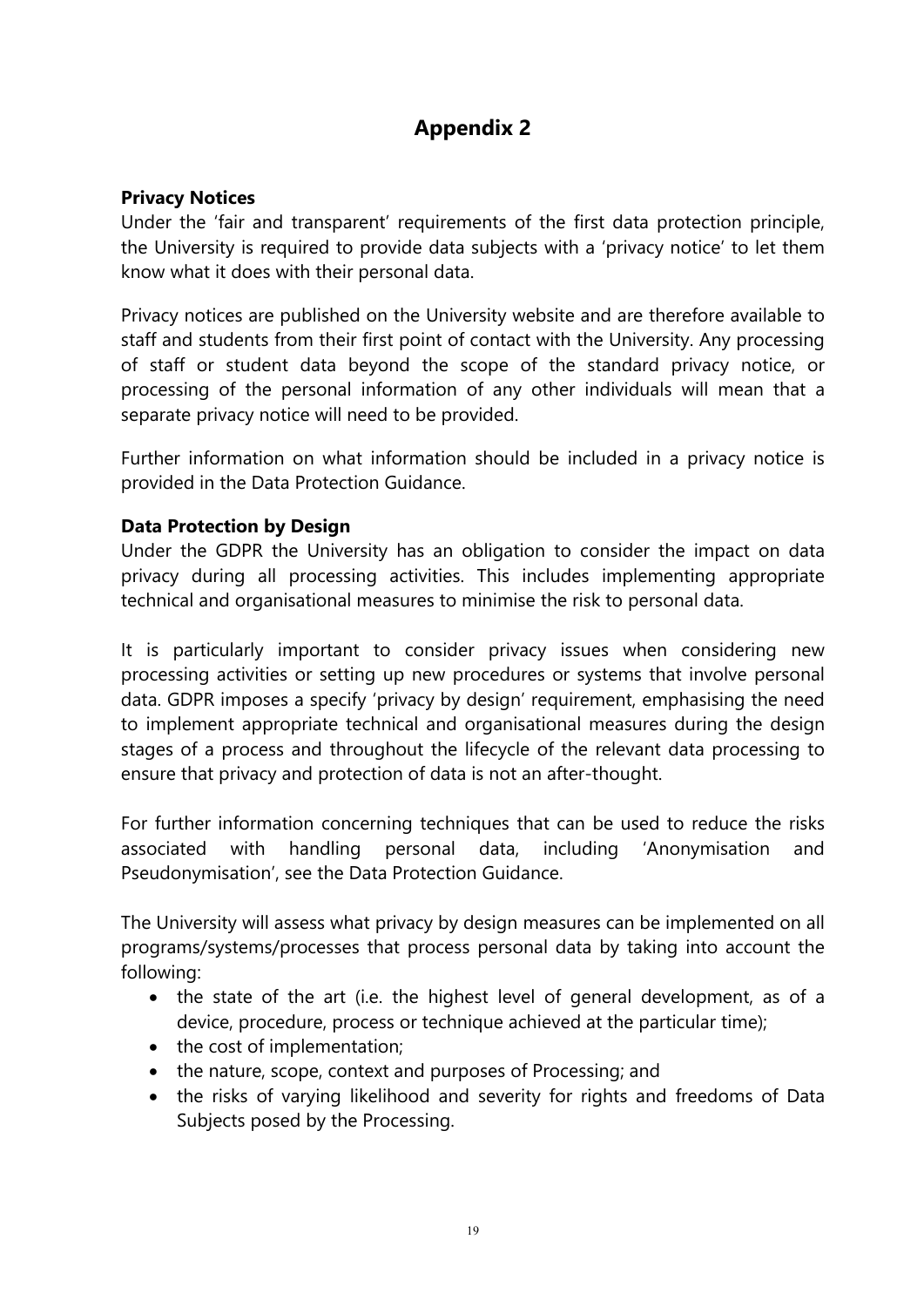#### **Data Protection Impact Assessments (DPIAs)**

The DPIA is a mechanism for identifying and examining the impact of new initiatives and putting in place measures to minimise or reduce risks.

For some projects, the GDPR requires that a Data Protection Impact Assessment (DPIA) is carried out. The types of circumstances when this is required include:

• those involving processing of large amounts of personal data, where there is automatic processing/profiling, processing of special categories of personal data, or monitoring of publicly assessable areas (i.e. CCTV).

The University will conduct DPIAs in respect of Processing which is considered to be high risk (for example where Processing involves Special Category Personal Data on a large scale).

The Data Protection Officer should be informed and a DPIA undertaken when implementing major system or business change programs involving the Processing of personal data including:

- use of new technologies (programs, systems or processes), or changing technologies (programs, systems or processes);
- automated Processing including profiling and automated decision making;
- large scale Processing of Special Category personal data; and
- large scale, systematic monitoring of a publicly accessible area (e.g. under CCTV).

Further information about when and how to carry out a DPIA can be found in the Data Protection Guidance.

#### **Use of Third Party Data Processors**

The University will ensure that all third party data processing is done under a written contract. This is to ensure that both parties understand its responsibilities and liabilities. Contract clauses will be used in line with those outlined under data protection law.

The University is liable for its compliance with data protection legislation and will only appoint processors who can provide 'sufficient guarantees' that the requirements of data protection law will be met and the rights of data subjects protected.

#### **Automated Processing and Decision Making**

In general terms, automated decision-making is prohibited when a decision has a legal or similar significant effect on an individual unless:

- an individual has explicitly consented;
- the processing is authorised by law; or
- the processing is necessary for the performance of or entering into a contract with the individual.